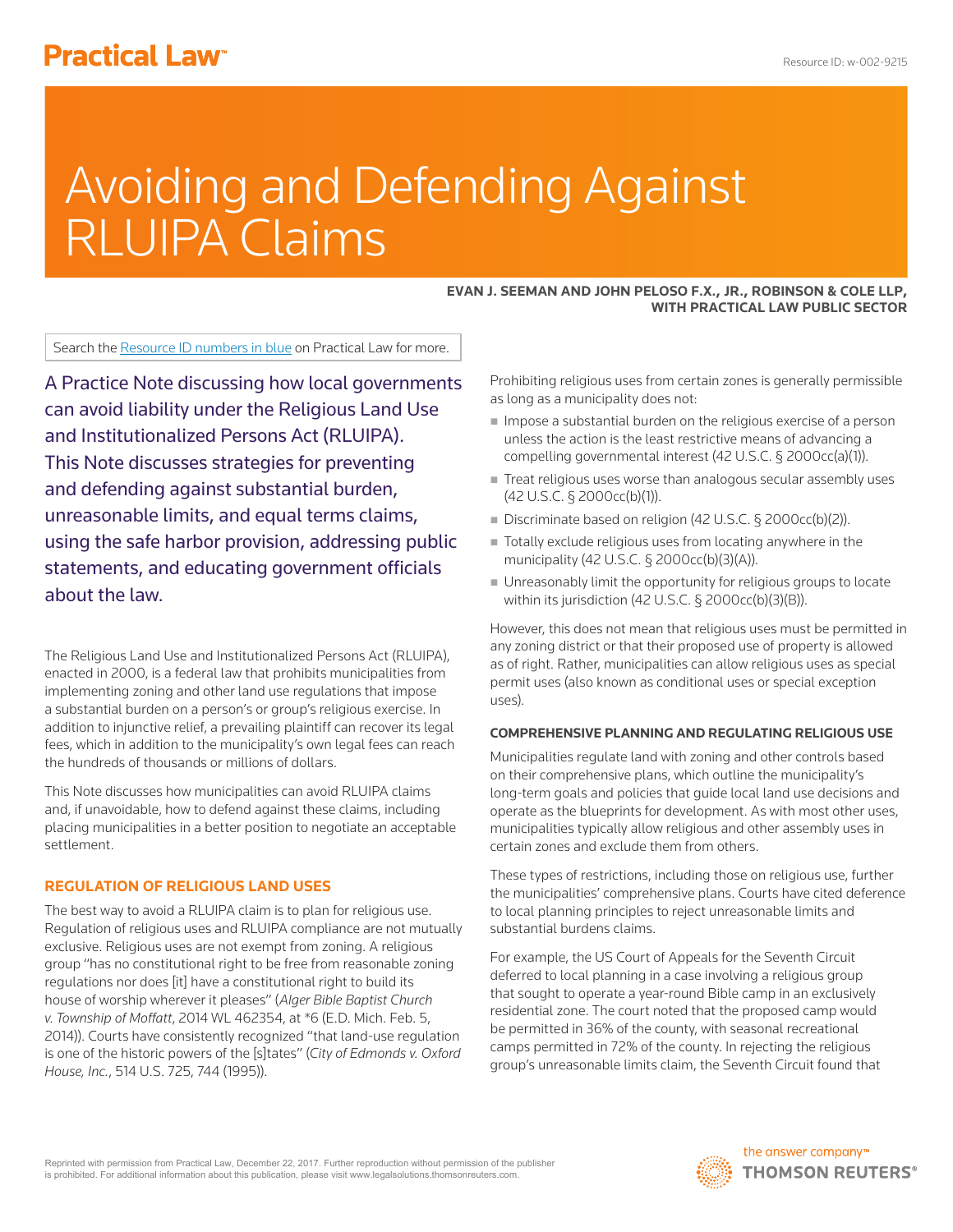prohibiting the Bible camp use on the subject property advanced the comprehensive plan's goal to uphold the rural and rustic nature of the town, including the specific area surrounding a prominent lake in the residential zone. The group also had a reasonable opportunity to locate the camp on other suitable property in the county. (*Eagle Cove Camp & Conference Ctr., Inc. v. Town of Woodboro*, 734 F.3d 673 (7th Cir. 2013).)

## **AVOIDING AND DEFENDING SUBSTANTIAL BURDEN CLAIMS**

The most common RLUIPA claim is where a religious group asserts that government action has substantially burdened its religious exercise. To claim a substantial burden, the applicant must first show one of the following:

- The substantial burden is imposed on a program or activity that receives federal financial assistance.
- The substantial burden affects interstate commerce.
- The government has made an individualized assessment on the proposed religious use by imposing or implementing a land use regulation, which is the most common.

If the religious group can establish that government action substantially burdens its religious exercise, the government can only avoid liability if it can show that its action advanced a compelling governmental interest using the least restrictive means possible. (42 U.S.C. § 2000cc(a).)

Municipalities should understand the needs of the religious group. RLUIPA suits turn on whether an adverse zoning decision truly infringes religious exercise or is only a matter of preference or convenience for the religious group. Courts have repeatedly rejected claims of "financial cost and inconvenience, as well as the frustration of not getting what one wants" as constituting a burden on religion (*Castle Hills First Baptist Church v. City of Castle Hills*, 2004 WL 546792, at \*11 (W.D. Tex. Mar. 17, 2004); see also *Midrash Sephardi, Inc. v. Town of Surfside*, 366 F.3d 1214, 1227 (11th Cir. 2004) (rejecting the argument that having to walk a few blocks farther to a synagogue, even if some congregants were ill, or very young or old, constituted a substantial burden)).

In one case, members of a synagogue claimed that requiring that it locate in a specific zone substantially burdened its religious exercise because its congregants, including those who were ill, very young, or very old, would be required to "walk farther." The court was not persuaded: "While we certainly sympathize with those congregants who endure Floridian heat and humidity to walk to services, the burden of walking a few extra blocks, made greater by Mother Nature's occasional incorrigibility, is not 'substantial' within the meaning of RLUIPA." (*Midrash Sephardi, Inc. v. Town of Surfside*, 366 F.3d 1214, 1227 (11th Cir. 2004).)

#### **CREATE A SURPLUS OF LAND FOR RELIGIOUS USE**

Conducting an annual inventory of all land available for religious use may help to plan for these uses and to avoid or defend against RLUIPA claims. The more land available for religious uses, the better a municipality's chances of defending against substantial burden and unreasonable limits claims. For both types of claims, some courts consider whether there are feasible alternative properties available

for religious use. (*Chabad Lubavitch of Litchfield Cty., Inc. v. Litchfield Historic Dist. Comm'n*, 768 F.3d 183, 195 (2d Cir. 2014).)

A surplus can also help municipalities defeat claims brought under RLUIPA's total exclusion provision, which provides that "[n]o government shall impose or implement a land use regulation that … totally excludes religious assemblies from a jurisdiction" (42 U.S.C. § 2000cc(b)(3)(A)). Claims under this provision are defeated by making some land available for religious use.

The more alternatives there are, the more difficult it is for a religious group to show that an adverse decision has caused it to modify or forego its religious behavior. For example, the US Court of Appeals for the Second Circuit found a substantial burden where a village in New York denied an Orthodox Jewish group's special permit to expand its coeducational day school because of a lack of feasible alternatives. The court credited the testimony of the day school's experts, who testified that the planned location of the school expansion "was the only site that would accommodate the new building." (*Westchester Day Sch. v. Village of Mamaroneck*, 504 F.3d 338, 352-53 (2d Cir. 2007).)

#### **Reevaluating Land Designated for Religious Use**

To help avoid and defend against substantial burden and unreasonable limits claims, a municipality's annual inventory should determine how many lots are:

- Vacant.
- Available for sale.
- Zoned to allow religious use.

If few parcels are available for religious use, municipalities should consider whether amendments to the text of the zoning regulations or to the official zoning map would make more land available for religious use.

Real estate experts and planners can help municipalities better understand the realities of the marketplace and determine whether they should amend their zoning maps to make more land available for religious use. If a municipality chooses to vigorously defend a RLUIPA suit, real estate and planning experts may be able to convince a court that other sites are available for the religious group to use.

However, despite the provision's clarity, some religious groups attempt to use an alleged lack of other sites to attack an adverse zoning decision as substantially burdening their religious exercise when the groups simply prefer a specific site.

#### **PLAN FOR A COMPELLING INTEREST**

According to the US Supreme Court, compelling interests are interests of the "highest order" (*Church of the Lukumi Babalu Aye, Inc. v. City of Hialeah*, 508 U.S. 520, 546 (1993)). Although the legal standard for demonstrating a compelling interest is high, existing case law provides several examples, including:

- Protecting public health and safety objectives (*Wisconsin v. Yoder*, 406 U.S. 205 (1972)).
- Preserving the rural and rustic, single-family residential character of a residential zone (*Eagle Cove Camp & Conference Ctr., Inc. v. Town of Woodboro*, 734 F.3d 673 (7th Cir. 2013)).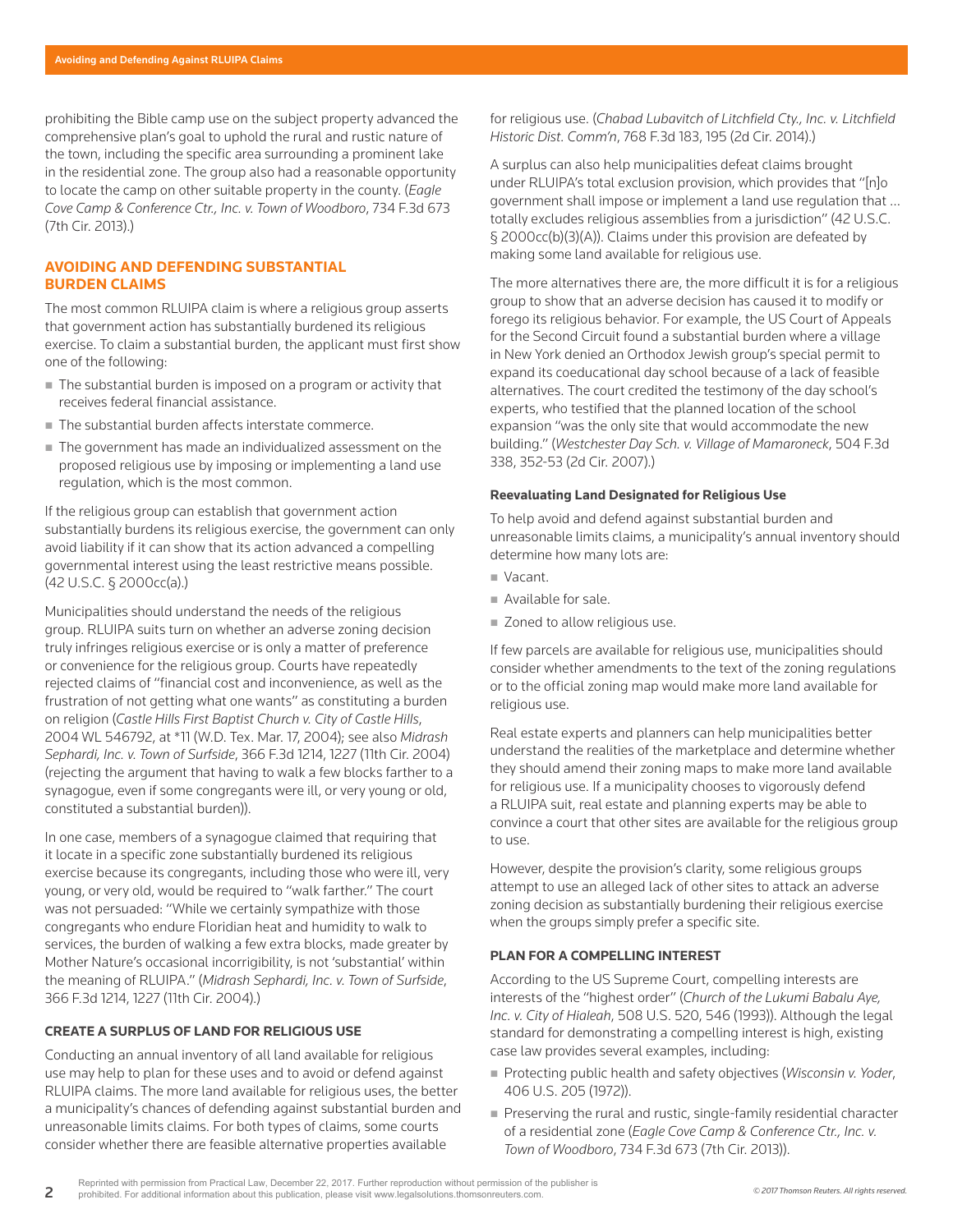- Enforcing zoning regulations to ensure the safety of residential neighborhoods (*Murphy v. Zoning Comm'n of New Milford*, 289 F. Supp. 2d 87, 108 (D. Conn. 2003), vacated, 402 F.3d 342 (2d Cir. 2005)).
- Preventing crime (*Harbor Missionary Church Corp. v. City of San Buenaventura*, 642 F. App'x 726 (9th Cir. 2016)).

A compelling interest must be more than pro forma reliance on traditional zoning interests. It must be supported by a complete and comprehensive record of the municipality's interests, and local action must be tailored to meet those interests. Creating a complete and comprehensive record is especially important to defeat substantial burden claims, which are the perhaps the most fact-intensive type of RLUIPA claim.

If a religious institution shows that a government action has substantially burdened its religious exercise, a government can avoid liability only if its actions were taken to advance compelling interests using the least restrictive means possible. Municipalities therefore need to strongly consider the compelling interests they seek to promote when enacting a regulation or acting on an application. Municipal counsel should speak with the responsible planner and other officials to identify these interests in advance because courts do not look favorably on after-the-fact justifications for government action.

#### **REGULATE RELIGIOUS USE BASED ON SIZE AND IMPACT**

Municipalities can treat religious uses differently than other uses based on size and impact and still comply with RLUIPA. Limiting the focus to the size and impact of proposed uses, including the compelling interests the government seeks to advance, can have significant impact when defending against RLUIPA claims, for example:

- A Hindu group claimed that a local zoning code treated religious uses worse than secular uses. The court denied summary judgment because the zoning code did not discriminate against religious uses in favor of secular uses, but against large-scale uses in favor of small-scale uses. (*Adhi Parasakthi Charitable, Med., Educ. & Cultural Soc'y of N. Am. v. Township of West Pikeland*, 721 F. Supp. 2d 361, 378 (E.D. Pa. 2010).)
- A court denied summary judgment to a church, finding that the city's hostility toward the church arose not from religious discrimination but from concerns over its size and proposed growth, which "threatened to outstrip the character and size of the city" (*Castle Hills*, 2004 WL 546792, at \*14).

#### **ENCOURAGE REAPPLICATION AFTER A DENIAL**

Encouraging modifications to a proposed religious use and suggesting that the applicant resubmit its proposal can increase a municipality's chances of defeating a substantial burden claim. However, disingenuously leaving open the possibility of modification and resubmission is not likely to insulate municipalities from substantial burden claims. To better defend against these claims, a municipality can express on the record a genuine willingness to entertain a modified application for a similar proposal. For example, one court found a town's stated willingness to consider a church's future application was not genuine. There was sufficient evidence that the town wanted to derail the church's project after the church

refused to make a payment in lieu of taxes, and the town had manipulated the statutory environmental review process to that end (under the State Environmental Quality Review Act or "SEQRA"). (*Fortress Bible Church v. Feiner*, 694 F.3d 208, 219 (2d Cir. 2012).)

An honest effort to develop alternatives may be the best approach for municipalities to avoid a RLUIPA violation and the potential for protracted and costly litigation. However, when engaging in dialogue over possible uses, it is important to impress on applicants that approval is not guaranteed, even though the agency may be more receptive to a modified proposal that incorporates the specific recommendations of the reviewing agency. Having the applicant and the municipality jointly engage a mediator may make sense in some cases. For those municipalities that do not want to encourage reapplication, identifying compelling interests advanced using the least restrictive means possible is key to defeating the claim.

#### **AVOIDING EQUAL TERMS CLAIMS**

Municipalities must be careful to avoid the perception of unequal treatment when excluding religious uses from certain zones. RLUIPA requires that religious uses be treated as well as any comparable secular assembly use (42 U.S.C. § 2000cc(b)(1)). Imposing a different, more onerous application process on a religious institution can support a violation of the equal terms provision.

Different courts have established different tests to determine unequal treatment (see *Elijah Grp., Inc. v. City of Leon Valley*, 643 F.3d 419, 422-23 (5th Cir. 2011)). Several courts have found violations where zoning codes prohibit religious uses but allow secular assembly uses, such as:

- $\blacksquare$  Clubs.
- **Meeting halls.**
- Community centers.
- Auditoriums.
- Theatres.
- Recreational facilities.

(*Midrash Sephardi*, 366 F.3d at 1231-32.)

#### **USE THE SAME PROCESS AND PROCEDURES**

If religious uses are prohibited in a particular zone, be careful to similarly prohibit analogous secular assembly uses. Violations have been found where religious uses are allowed but subject to different, more stringent standards.

Municipalities should develop comparable regulations for broad classes of similar uses. Classify assembly uses together and, if possible, permit them all in the same zones under the same standards and prohibit all of them from the same zones. Regulating for broad classes may also help municipalities to:

- $\blacksquare$  Establish the neutrality and general applicability of their respective codes.
- Demonstrate that they do not impermissibly target religious use.

Carefully scrutinize the zoning code to determine which uses could potentially be considered assembly uses, because assembly uses may not be obvious. For example, codes that identify municipal uses may not appear to qualify as secular assembly uses, but they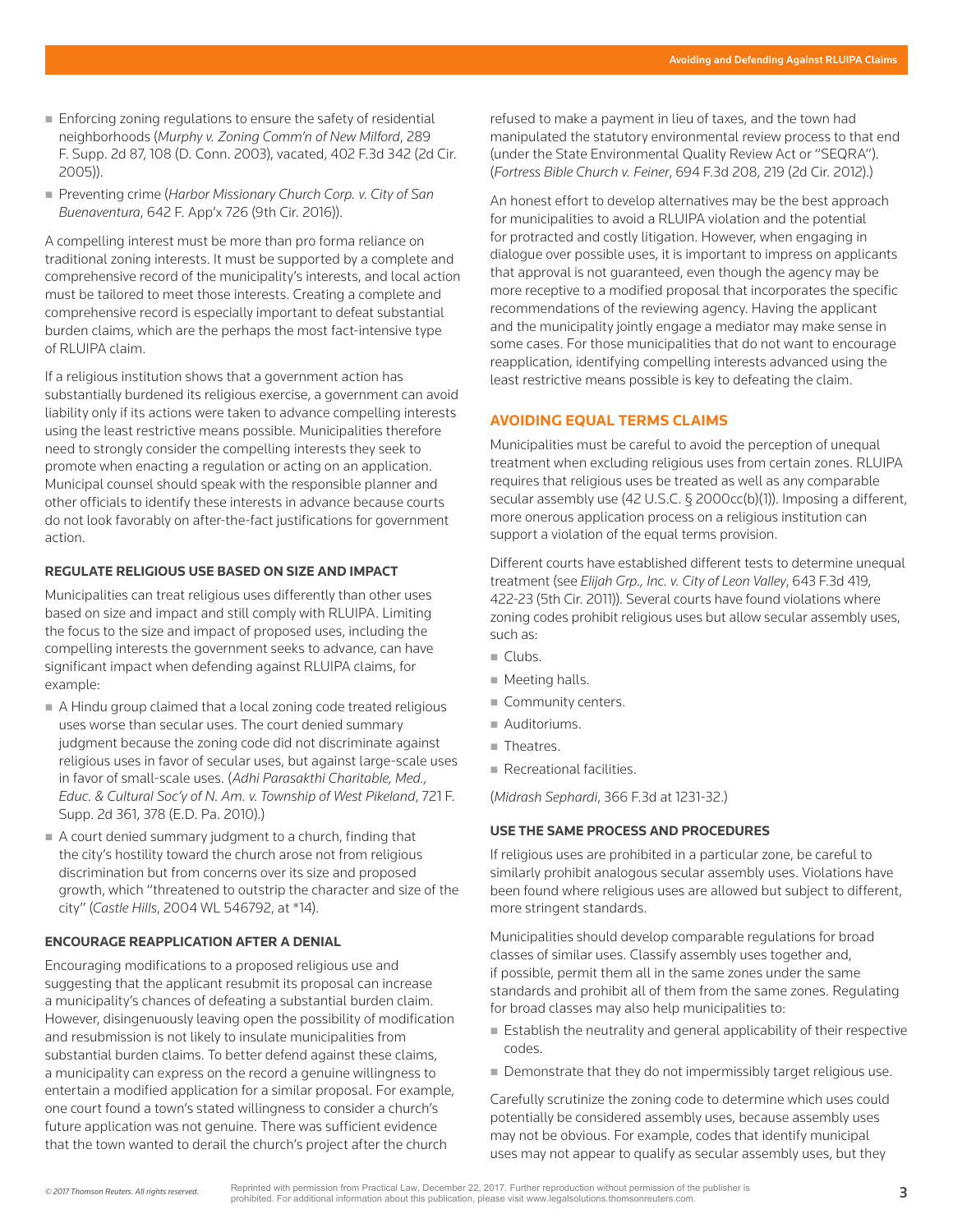can include public schools, libraries, and museums (see Cautionary Example of Unequal Treatment).

If it is unclear whether a particular use could be considered an assembly use, err on the side of caution, and regulate it in the same manner as the rest of the grouped assembly uses.

#### **Cautionary Example of Unequal Treatment**

Important lessons can be taken from the case, *Corp. of Catholic Archbishop of Seattle v. City of Seattle*, where a federal district court ruled that municipal uses were assembly uses (28 F. Supp. 3d 1163 (W.D. Wash. 2014)). The court found that the city violated RLUIPA's equal terms provision by requiring a Catholic high school to apply for a variance to put up 70-foot-high light poles for its athletic field in a residential single-family zone, while allowing public schools to do the same by special exception. The city argued that the differential treatment would promote the provision of public facilities by government agencies (*Catholic Archbishop of Seattle*, 28 F. Supp. 3d at 1168). Making it easier for these light poles to be placed at public athletic fields may encourage members of the public to use the public fields over private fields without the same lights.

The court rejected this argument because the city's justification for the unequal treatment did not relate to "accepted zoning criteria" (one type of equal terms tests). The court noted that objective zoning criteria contained in the city's land use code for a single-family zone included "light, tree coverage, density, structure height, traffic, parking, aesthetic considerations and occupancy" but did not include the municipality's justification. The city's justification, instead, appeared in external sources, such as the State of Washington's Growth Management Act (Wash. Rev. Code Ann. Ch. 36.70A). (*Catholic Archbishop of Seattle*, 28 F. Supp. 3d at 1169.) Therefore, municipalities should include any justifications for different treatment in their respective zoning codes.

#### **AVOIDING EQUAL TERMS CLAIMS: ARTICULATE JUSTIFICATIONS FOR USING DIFFERENT STANDARDS**

There may be justifiable reasons why a municipality does not want to regulate broadly, and reasons may be acceptable if they are carefully articulated. The municipality should be mindful of the court's decision in *Catholic Archbishop of Seattle*, which held that municipalities must articulate any justifications for unequal treatment in the applicable sections of the zoning code itself to avoid the claims of subjectivity (see Cautionary Example of Unequal Treatment).

Justifications that have defeated, or courts have held could potentially defeat, equal terms claims include:

- Creating parking space.
- Controlling traffic.
- Generating municipal revenue.
- Limiting a commercial zone to commercial use.

(See *River of Life Kingdom Ministries v. Village of Hazel Crest*, 611 F.3d 367, 373 (7th Cir. 2010).)

#### **CONSIDER THE IMPACTS OF ALL USES IN COMMERCIAL ZONES**

Municipalities should be cautious when creating a pure commercial district in name, and then allowing non-commercial secular

uses while rejecting religious uses. When identifying potential justifications for different treatment, carefully consider what other uses are allowed, and whether these uses could cause the same impacts the municipality seeks to alleviate by using different standards for religious uses. If allowed uses cause the same or similar impacts as religious uses excluded from the zone, the municipality may be subject to a colorable equal terms claim.

This problem arose in a reverse urban blight case in the US Court of Appeals for the Ninth Circuit, where a city sought to create an entertainment district (*Centro Familiar Cristiano Buenas Nuevas v. City of Yuma*, 651 F.3d 1163, 1165 (9th Cir. 2011)). The city required churches, but not other secular uses, to obtain a conditional use permit because a state statute prohibited the issuance of new liquor licenses to businesses operating within 300 feet of churches. The Ninth Circuit rejected the city's stated justification for the unequal treatment promoting the development of the entertainment district because "many of the uses permitted as of right would have the same practical effect as a church of blighting a potential block of bars and nightclubs" (*City of Yuma*, 651 F.3d at 1174-75).

#### **PUBLIC STATEMENTS AS EVIDENCE OF DISCRIMINATION**

Discriminatory comments made by government officials or consultants reviewing a religious group's land use proposal, especially when made in the public record, can be particularly damaging to municipalities defending against these claims. Even if a comment was made in jest, it is important to remember that words may appear very different on paper than they sound when spoken.

Plaintiffs' lawyers can and do construe any relevant comment as an example of overt discrimination. One court found a town's "open hostility" to religious use, in support of finding a violation of RLUIPA's substantial burden provision, was evinced in part by:

- Agency members' comments that they opposed the application because it was "another church."
- The agency's instruction to the town planner to "stop" and "kill" the project.

#### (*Fortress Bible*, 694 F.3d at 214, 219-20.)

Some courts consider whether an agency's decision was arbitrary and capricious when evaluating RLUIPA claims (*Westchester Day Sch.*, 504 F.3d at 351). Discriminatory comments made by public officials could support a finding that an agency's decision was arbitrary and capricious.

Even comments from municipal lawyers that are not carefully considered are subject to being misconstrued. For example, for a local historic district commission, apparently wanting to emphasize that the religious use should be treated like any secular use, said that the Jewish Orthodox group's plans should be "reviewed as if it were a strip joint." The point the attorney was attempting to make could have succeeded by using the example of a private club, such as ones operated by the Veterans of Foreign Wars or the American Legion, instead of a strip club. The comment followed both the attorney and client throughout the case. (Third Amended Complaint ¶ 57, *Chabad Lubavitch v. Borough of Litchfield*, No. 3:09 CV 1419 (JCH) (D. Conn. Apr. 26, 2010).)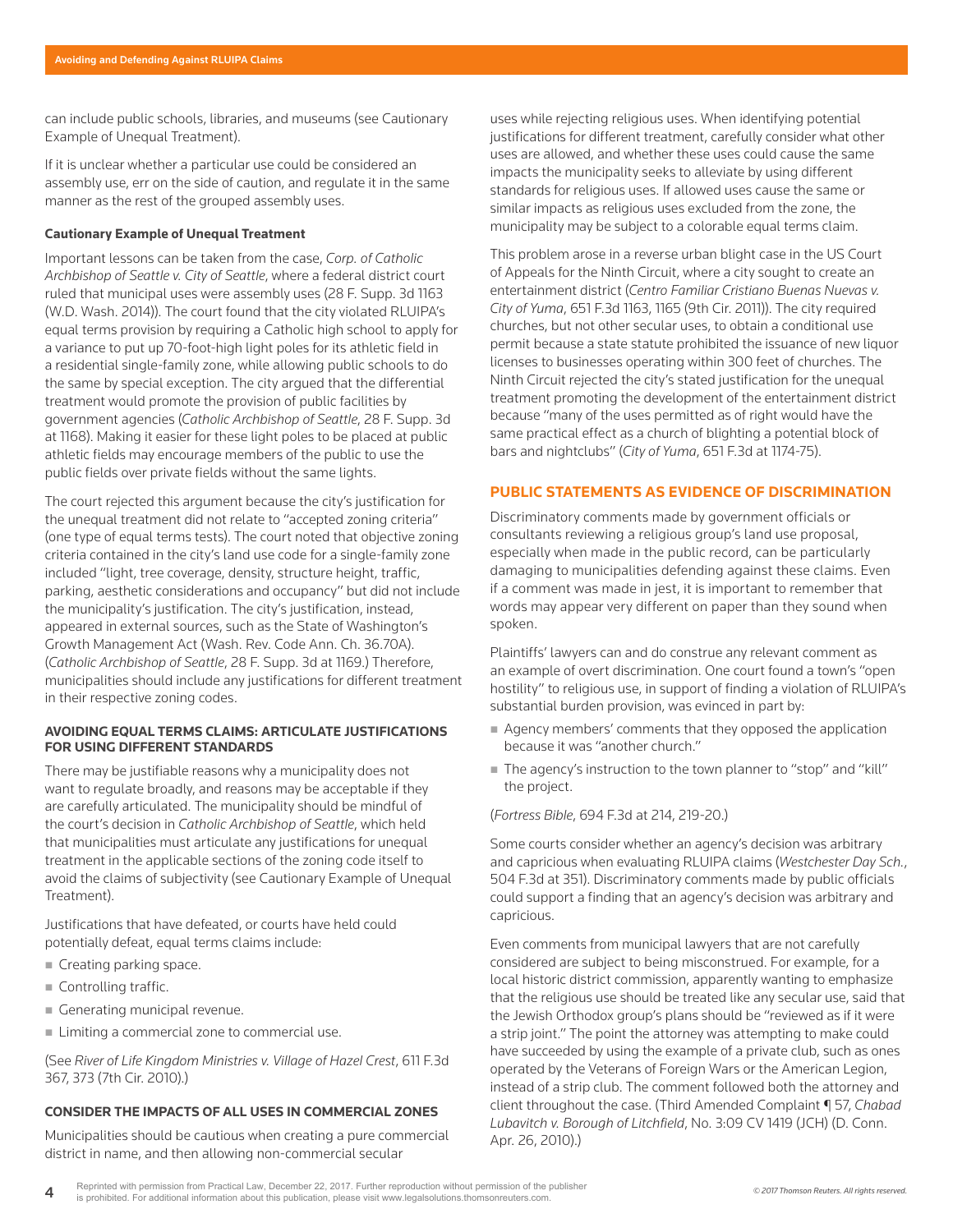#### **CURE DAMAGE FROM AGENCY MEMBER STATEMENTS**

There are steps that can be taken to cure the damage caused by comments that are alleged to be evidence of discrimination. Agency members should immediately and publicly renounce on the record any comments that could be construed as discriminatory and should be clear that the applicant's religious beliefs play no part in their review of the application.

If a discriminatory comment is made, the agency's chair should consider requesting that the offending member recuse herself from further review of the application, noting on the record that the reason for recusal is due to the discriminatory comments of the agency member and again affirm that religion plays no part in its review.

Even if the meaning of a statement is unclear but could be construed in an unfavorable light, the record should be clarified. It may also be helpful to ask how the applicant would like to proceed. If the applicant makes a suggestion and the agency acts on the suggestion, such as an official resolution condemning the statement, the applicant may have waived any opportunity to challenge the comments. While it is difficult to predict whether this would be enough to cleanse the record, as each case is highly fact-specific, it would demonstrate good faith efforts on the part of the municipality.

#### **AVOID AN ATMOSPHERE OF HOSTILITY AT PUBLIC HEARINGS**

Just as public officials need to watch what they say to avoid having their comments construed as discriminatory, they also need to be cognizant of discriminatory comments made by members of the public or risk agency members being found complicit in or, more consequentially, persuaded by, these comments. This is what happened in *City of Cleburne v. Cleburne Living Center*, where the city denied a special permit for a group home for persons with developmental disabilities due to residents' prejudices against those individuals (473 U.S. 432 (1985)). The city's deference to the negative attitudes and unsupported fears of these opponents supported a finding of discrimination under the Equal Protection Clause. Although not a religious land use case, the same principle applies. As the court in *Cleburne* noted, "[p]rivate biases may be outside the reach of the law, but the law cannot, directly or indirectly, give them effect." (*Cleburne Living Ctr.*, 473 U.S. at 448.)

There are several ways that public officials can prevent the public from making discriminatory comments, including:

- Preparing a statement to be read at the opening of the public hearing to let the public know that the religious applicant may submit evidence about its religion, particularly regarding what its beliefs require and the space needed to accommodate its exercise of religion.
- $\blacksquare$  Informing members of the public that they should not challenge the applicant's religious beliefs, even if they disagree about whether the proposed use is religious, and asking them to limit their comments to zoning issues, not religion.
- If discriminatory comments are made, immediately:
- instructing the speaker to limit her comments to zoning issues;
- renouncing these comments; and
- stating again on the record that religion plays no part in their review.

#### **DENOUNCE DISCRIMINATORY PUBLIC STATEMENTS**

Different problems arise when members of the public make incendiary and discriminatory comments outside of the hearing itself. Although these comments are not part of the record, local officials who are aware of them should denounce them in a public forum to help avoid an atmosphere of hostility. For example, in response to a proposal by a Muslim group to construct a 27,000-square-foot mosque and multipurpose hall on a 1.5-acre parcel of land located in a residential neighborhood, members of the public voiced their opposition on blogs and in the comments sections of local online media, such as:

- "Mosques are weapons bunkers, terrorist training centers, and places of incitement."
- "Yay, just what the USA needs, another house where they teach to kill those that disagree with their ideology."
- "Why don't the locals just defile the ground with pork products."

(Second Amended Complaint at 57, *Al Madany Islamic Ctr. of Norwalk, Inc. v. City of Norwalk*, No. 3:12-cv-00949-MPS (D. Conn. May 6, 2013.) While these public comments outside a hearing are not directly relevant to governmental liability, they can taint the public debate and color an eventual denial of use.

One federal court has recently ruled that public comments is one factor to be considered under a RLUIPA nondiscrimination provision claim (*Chabad Lubavitch*, 768 F.3d at 195). The nondiscrimination provision states, "No government shall impose or implement a land use regulation that discriminates against any assembly or institution on the basis of religion or religious denomination" (42 U.S.C. § 2000cc(b)(2)). Although few courts have interpreted or applied this provision, the court in *Chabad Lubavitch* found that the provision looked to many of the same factors under the Equal Protection Clause, including statements made by community members. Plaintiffs can also support nondiscrimination claims by pointing to other religious groups that have been treated more favorably. However, religious animus (express or implied) is required to prove any nondiscrimination claim.

# **CORRECTING IMPERMISSIBLE REGULATION UNDER RLUIPA'S SAFE HARBOR PROVISION**

The availability of land for religious uses alone may not be enough to defeat an unreasonable limits or substantial burden claim. The US Department of Justice (DOJ), which investigates allegations of discrimination across the country and sometimes sues to enforce RLUIPA, cautions that courts have found violations of the unreasonable limits provision "where regulations effectively left few sites for construction of houses of worship, such as through excessive frontage or spacing requirements, or have imposed steep and questionable expenses on applications" (DOJ, Civil Rights Division: Statement of the Department of Justice on the Land-Use Provisions of the Religious Land Use and Institutionalized Persons Act (RLUIPA), at Question 15 (Dec. 15, 2010)).

There may be no opportunity to make more land available for religious use. In these situations, municipalities may want to incorporate specific mechanisms into their zoning codes that allow exceptions for religious uses having difficulty finding land.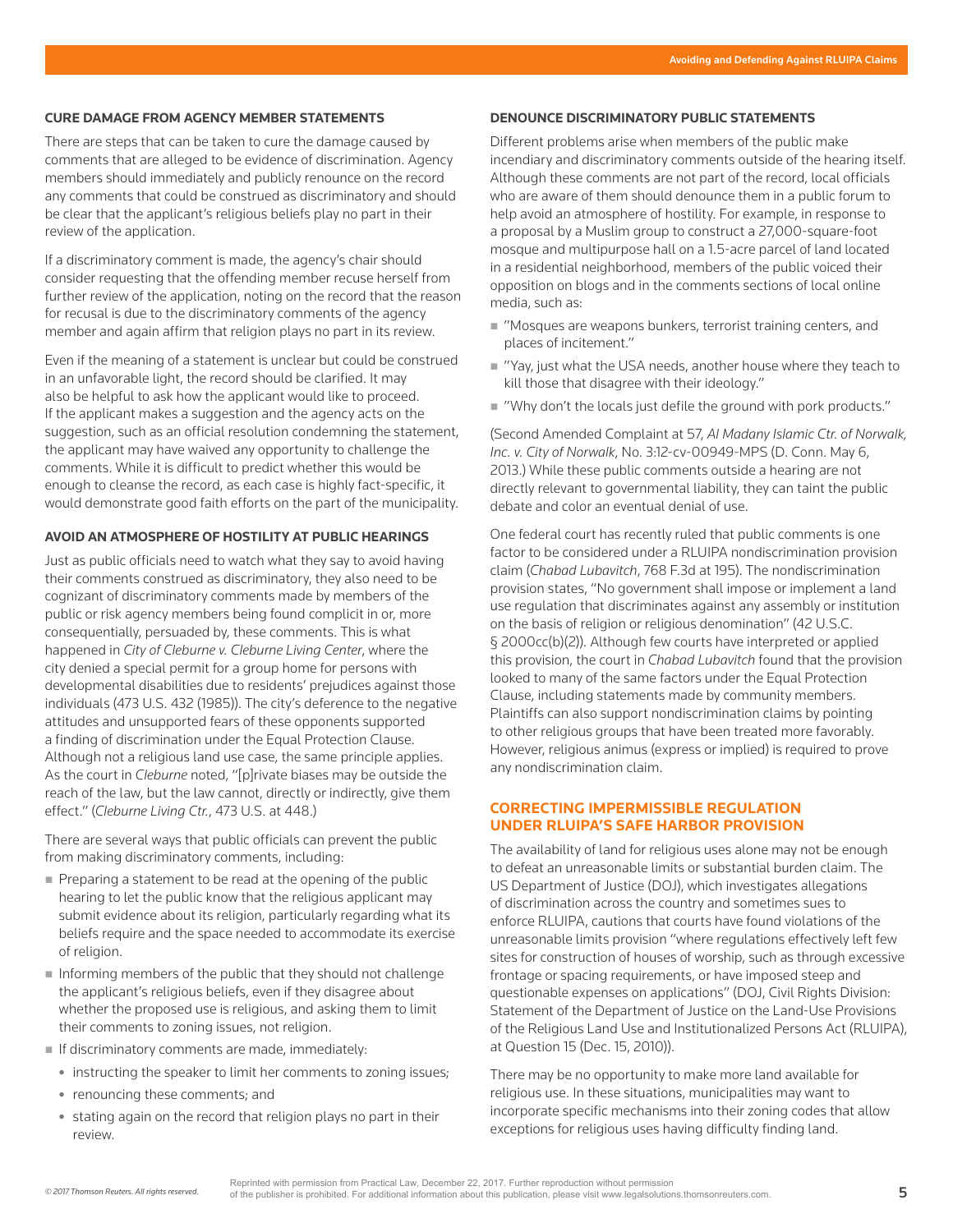RLUIPA contains a safe harbor provision that authorizes municipalities to exempt religious land uses from certain policies or practices that might otherwise violate the statute (42 U.S.C. § 2000cc-3(e)). Although this provision does not detail what municipalities must do to avoid liability, it gives them broad authority to act. Municipalities should add this provision verbatim to local codes.

The safe harbor provision may be used to address several issues. Where a religious group claims that a zoning denial, coupled with the realities of the real estate market, have imposed a substantial burden on religious exercise, the safe harbor provision appears to allow municipalities to reconsider the denial (see *Riverside Church v. City of St. Michael*, 2016 WL 4545310 (D. Minn. Aug. 31, 2016)). A municipality could use the provision to reverse the denial and approve it subject to reasonable conditions. In this regard, municipalities should work with religious applicants to determine which conditions would be acceptable for all involved. If this is impossible, be sure that all conditions of approval are reasonable in scope and further compelling interests (public health and safety) in the least restrictive means possible.

If a RLUIPA suit is filed after a denial, or even an approval with conditions, the municipality may consider using the provision to reopen the hearing, inform the applicant of an acceptable development design, or review the application again if the former hearing was full of religious animus. The provision has been used with some success relating to possible facial violations of RLUIPA's equal terms provision. In these situations, municipalities have amended zoning codes to ensure that religious uses are treated the same as secular uses.

#### **PREVENTING CLAIMS BY EDUCATING AND COUNSELING GOVERNMENT OFFICIALS**

RLUIPA is not easy to understand, and even courts interpret the statute differently. Proper training of local officials before they begin to review a religious use application is essential to avoiding and defending against RLUIPA claims. Educating local officials during the review process itself is not ideal because it may lead officials to focus too much on the statute instead of the proposed use.

One factor courts consider is whether a land use agency's decision was arbitrary and capricious or supported by substantial evidence in the record. This is particularly relevant to substantial burden claims. A finding that a decision was arbitrary and capricious weighs in favor of finding a RLUIPA violation. One court found a violation of the substantial burden provision in part because of the arbitrariness of the municipality's decision-making process, noting that:

- The planning board members "lacked legal training and possessed little to no knowledge of RLUIPA."
- $\blacksquare$  There was "no attempt by the City to educate the [planning board] regarding RLUIPA."
- "To the extent members of the RBPB were even aware of RLUIPA's existence, the evidence indicates that their understanding of the law was flawed."

(*Grace Church of N. Cty. v. City of San Diego*, 555 F. Supp. 2d 1126, 1137 (S.D. Cal. 2008).)

Educating local officials about RLUIPA compliance before application review can be part of a compliance effort that avoids RLUIPA violations. Even if this training is not necessary or feasible, municipal counsel should offer refresher training tailored to the issue relevant to the specific proposal either:

- When a municipality learns that it will be receiving an application for a proposed religious land use.
- After it receives the application but before it opens the related public hearing.

If municipal counsel is involved in the review of the application to assist the agency members, it may be most effective for training to come from an outside source. Outside training can also help maintain the confidentiality of the attorney-client relationship. Non-privileged actions and statements from municipal counsel, likely the municipality's agent, will be part of the record if a RLUIPA claim is ever litigated. However, there are preventative measures that municipal counsel can offer, such as:

- Providing annual courses to update members on new developments in the law.
- **Updating zoning handbooks.**
- For municipalities without handbooks, making copies of the DOJ's RLUIPA reports, which are freely available to decision makers (for the most recent report, see DOJ: Update on the Justice Department's Enforcement of the Religious Land Use and Institutionalized Persons Act: 2010-2016).
- Administering mandatory trainings and pop quizzes for municipal officials based on their review of the handbook or other materials.

#### **MOCK APPLICATION EXERCISES**

Municipalities can create an exercise to find the weak spots in their regulations by enlisting public officials to take on roles as potential applicants and make hypothetical applications. Script the applications and build in as many teaching points as possible. Assign roles to some participants but not others. The municipality might develop a scenario regarding an application for a house of worship with a private, religious school in a residential neighborhood. Add more complexities to the example, such as:

- The religious group seeking the mixed use uses hallucinogenic tea as part of its faith.
- Part of the school is used for only religious classes and the other part for only secular classes.
- Within the past few years, the agency has approved both secular and religious high schools in the same zone of varying sizes.
- Agency members:
	- have a conflict of interest; or
	- have made questionable comments.
- There are angry neighbors.

After the exercise is complete, bring in the experts, identify the issues, and critique the agency's decision and its handling of the public hearing.

#### **REAL-TIME ADVICE**

City or special counsel should be present at all meetings or hearings where religious land use proposals are considered. Some of the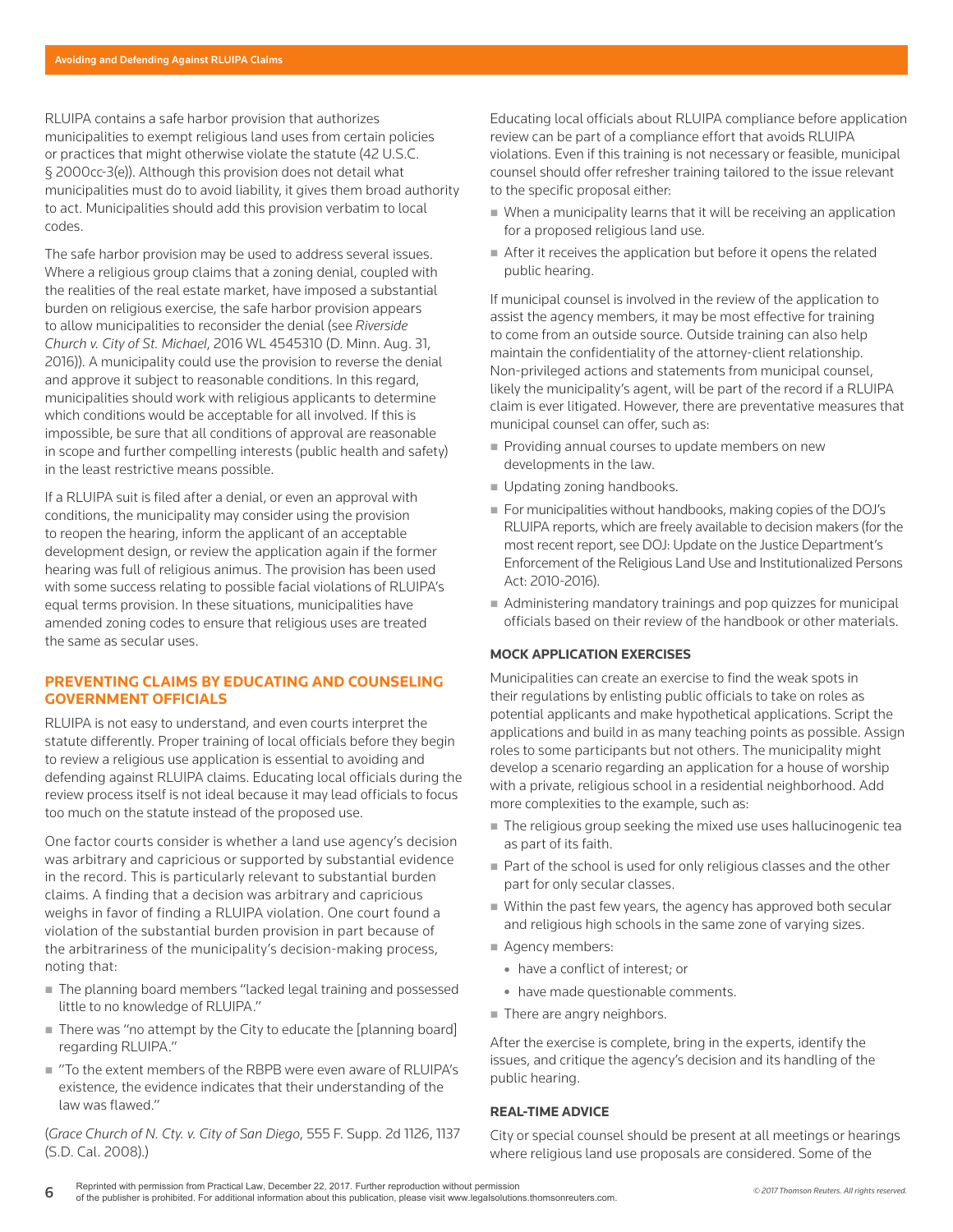factors under RLUIPA may conflict with certain aspects of the normal discretionary review process. For example, while financial hardship generally cannot form the basis for variance relief, a religious applicant's financial situation is relevant to substantial burden claims (see *Westchester Day Sch.*, 504 F.3d at 352-53). Consideration of the applicant's ability to find ready alternatives may not be relevant to most other types of applications but are relevant to religious and other uses that have First Amendment protection, such as adult entertainment. The municipality should consider whether:

- There are other sites where the religious group could locate without unreasonable delay or uncertainty.
- The group has explored other alternative sites.

If an agency member makes a comment that is clearly inconsistent with RLUIPA, for example, that the agency cannot consider the availability of alternative sites when deciding a special permit application, it may be necessary for counsel to step in and provide real-time advice to avoid a decision that may later be found to have been arbitrary and capricious.

# **IS THE PROPOSED USE RELIGIOUS EXERCISE?**

# **RELIGIOUS EXERCISE**

RLUIPA defines "religious exercise" as "any exercise of religion, whether or not compelled by, or central to, a system of religious belief" (42 U.S.C. § 2000cc-5(7)(A)). The statute applies to "[t]he use, building, or conversion of real property for the purpose of religious exercise" (42 U.S.C. § 2000cc-5(7)(B)).

The statute's reach is broad. RLUIPA applies to just about any type of use alleged by an applicant as a form of religious exercise, even if nontraditional, as long as the beliefs are sincerely held. Courts are not in the business of deciding what is and what is not religious exercise. (*United States v. Ballard*, 322 U.S. 78, 86-87 (1944).)

While municipalities are free to challenge the sincerity of religious beliefs, they should not opine on what they view and do not view as religious exercise. Challenging whether an applicant's proposed use is a form of religious exercise could also raise a red flag of discrimination.

One court recently considered when mixed use is religious exercise. The court applied the segmented approach, under which, for each room or facility in a multi-use building, the court:

- Applied the substantial burden analysis to those rooms that were used for both secular and religious purposes.
- Did not apply the substantial burden analysis to rooms or facilities used only for a secular purpose.

(*Chabad Lubavitch v. Borough of Litchfield*, 2016 WL 370696, at \*6-7 (D. Conn. Jan. 27, 2016).)

#### **CORPORATE RLUIPA CLAIMS AFTER HOBBY LOBBY**

In the wake of the Supreme Court's decision in *Burwell v. Hobby Lobby Stores, Inc.*, it is unclear whether privately held corporations can now bring RLUIPA claims (134 S. Ct. 2751 (2014)). In *Hobby Lobby*, the Court found that corporations were "persons" and could sue under RLUIPA's predecessor, the Religious Freedom Restoration Act (RFRA) (42 U.S.C. §§ 2000bb to 2000bb-4). While this decision has had its critics, including Justice Ginsburg in her dissent, and

the case law ruling on claims from corporations is not yet mature, municipalities should cautiously analyze corporate claims and suits under RLUIPA and RFRA. Out of an abundance of caution, municipalities should proceed as though the statute does apply.

# **ADDITIONAL PROCEDURES AND PREPARING FOR A RIPENESS DEFENSE**

RLUIPA claims must be ripe to be adjudicated by a court. The Supreme Court set out the most common test to determine ripeness in *Williamson County Regional Planning Commission v. Hamilton Bank*, which requires that an applicant obtain a final, definitive position about how it can use its property, including exhaustion of the variance process (473 U.S. 172 (1985)). Under this test, courts have dismissed RLUIPA suits for lack of ripeness where the religious entity or individual did not seek variance relief.

## **RELAXED RIPENESS**

Another test to determine ripeness, which must be considered before the *Williamson County* test, is the relaxed ripeness test. Under the relaxed test, a court adjudicates RLUIPA claims, even if the religious entity or individual did not seek a variance, if both:

- The religious entity suffered immediate injury from the government's actions.
- Additional administrative remedies would not further define the alleged injuries.

(*Dougherty v. N. Hempstead Bd. of Zoning Appeals*, 282 F.3d 83, 90 (2d Cir. 2002).)

For example, one court concluded that a property owner's failure to appeal a cease and desist order to a local zoning board of appeals left the owner's asserted immediate injuries ill-defined (*Murphy v. New Milford Zoning Comm'n*, 402 F.3d 342, 352 (2d Cir. 2005)).

When weighing additional procedures and to preserve the ripeness defense, municipalities should therefore consider establishing either:

- An administrative procedure to allow an aggrieved religious land use applicant to appeal an adverse zoning decision to the zoning board of appeals or another agency.
- $\blacksquare$  A formal process of reconsideration for land use decisions, especially one that is required before a further administrative appeal.

Generally applied, additional procedures could place municipalities in a position to:

- Show that an alleged immediate injury is ill-defined absent an appeal of an adverse decision.
- Prompt an adjudicating court to dismiss a lawsuit, especially where the religious group did not seek a variance or other relief.

A religious group may sue after both an initial denial of its desired use and after the reconsideration or appeal, raising the possibility of two lawsuits. However, having an additional round of review has some advantages for municipalities. Municipalities using these types of additional procedures can:

■ See the claims in the first challenge, allowing them to know what they may be up against in later lawsuits.